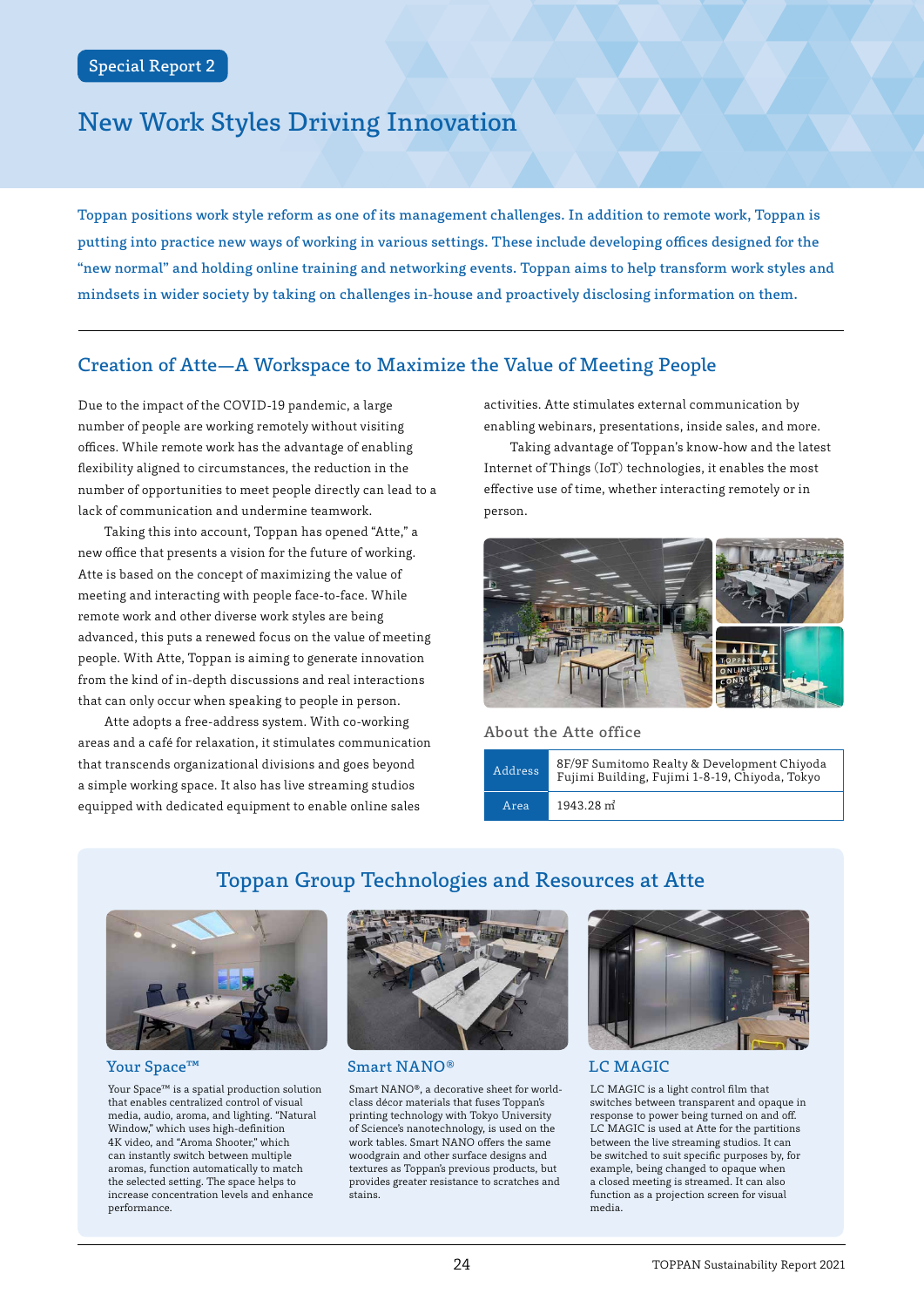# Video and Smartphone Apps Used to Enable Online Training for New Recruits

In light of the need to prevent the spread of COVID-19, in fiscal 2020 training for new recruits was held online instead of in the traditional group training sessions. Approximately 420 new employees received training enabled by the latest digital technologies and Toppan's original human resource development solutions. To enable employees to feel comfortable participating in the training without having to visit the office, steps were taken to ensure that the ratio of employees to trainers was about 20 to one, and seminars on managing mental and physical condition were also incorporated into the program.

This was the first time that Toppan attempted to hold the full training program online, but responses from the trainees indicated a 99% level of satisfaction with the 27-day course. In overall assessments of basic knowledge regarding Toppan and its systems, the average score among trainees was 95.9 points,

the highest over the last eight years.

Toppan will continue to drive innovation of training under the new normal by enhancing content and programs to maximize learning with such initiatives as virtual plant tours.



#### Evaluation of Online Training (Based on trainee questionnaire responses)

Do you think the reviews and flipped learning were effective in helping to reinforce memory?



It is believed that high scores in overall assessments were in part due to trainees being able to go over online content again at their own pace, whereas it is difficult to review the content of a talk in a real-world training setting.

Are you putting into practice what you learned about managing your physical and mental condition?



Was walking work effective in enhancing performance and concentration during training?



Trainees recorded their sleeping time and the number of paces they took every day on a smartphone app. A competition function displaying rankings of individuals and teams was used to make it fun to get into the habit of maintaining a good day-to-day rhythm. Consequently, hours of sleep and number of paces moved towards ideal figures and results indicated improvements in autonomic nerve condition.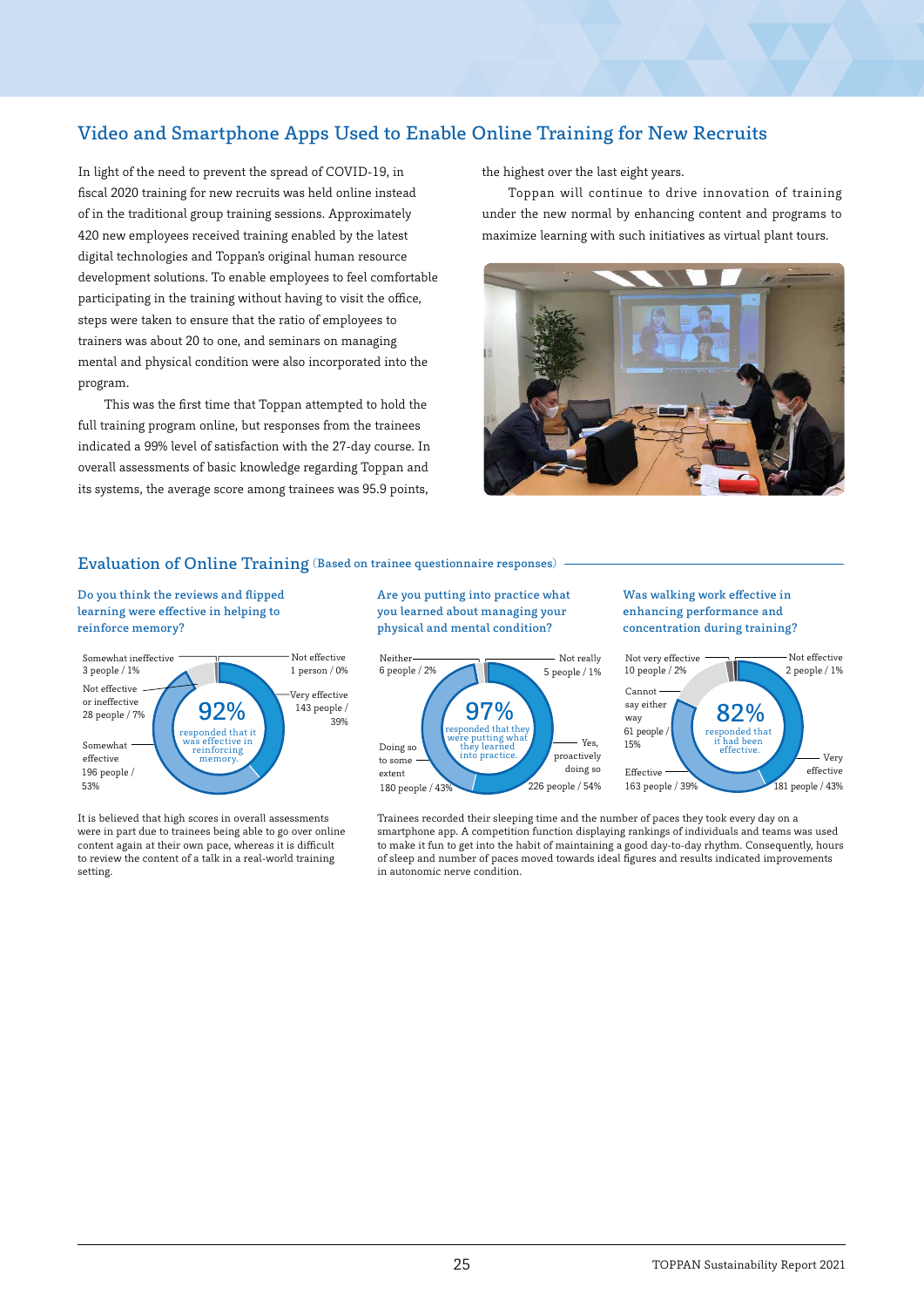# Using the IoT to Facilitate Employee Communication: TOPPAN eSPORTS FESTIVAL 2021

Toppan and the labor union hold the TOPPAN SPORTS FESTIVAL every two years as an event to stimulate communication and foster unity within the Group. The event was scheduled to be held in 2020, but due to the difficulty of holding it in the traditional way amid the COVID-19 pandemic, a new challenge was taken on in the form of the TOPPAN eSPORTS FESTIVAL 2021.

A feature of esports is that they provide a level playing field for everyone competing, transcending physical abilities, gender, or age. Toppan has had an interest in esports for some time as a form of universal competition and has been involved in internal and external events and recreational activities. Leveraging that know-how, Toppan held an esports event open to the Group's 50,000 employees and their families. With quizzes

After coming through preliminary rounds held at 48 sites in Japan, 16 teams competed in the finals. Some of the teams even had their own uniforms made after bonding by competing sideby-side. To create an even more exciting atmosphere at venues, professionals handled play-by-play and color commentary duties and a special rule was introduced that three-person teams had to include at least one officer or senior manager. The tournament received a cumulative total of 20,000 views and a large number of comments on a specially constructed website.





and workshops for the whole family to enjoy in addition to the competition, it was possible to stimulate communication in a way that had not been done before.



## Esports Competition TOPPAN Quiz Champion Contest

A quiz contest was held on Toppan's technologies and esports. People were able to enter simply by reading a QR code. In addition to a large number of employees and their families,

employees due to join the Company in 2021 took part and competed to get as many correct answers as possible.



## HAND IN HAND Art Gallery

The Institute of the Formative Art Co., Ltd., a Toppan Group company, created a video of an online art session held in December 2020. With the title "HAND IN HAND," the video

showed parents and children enjoying the session and the works of art they created.